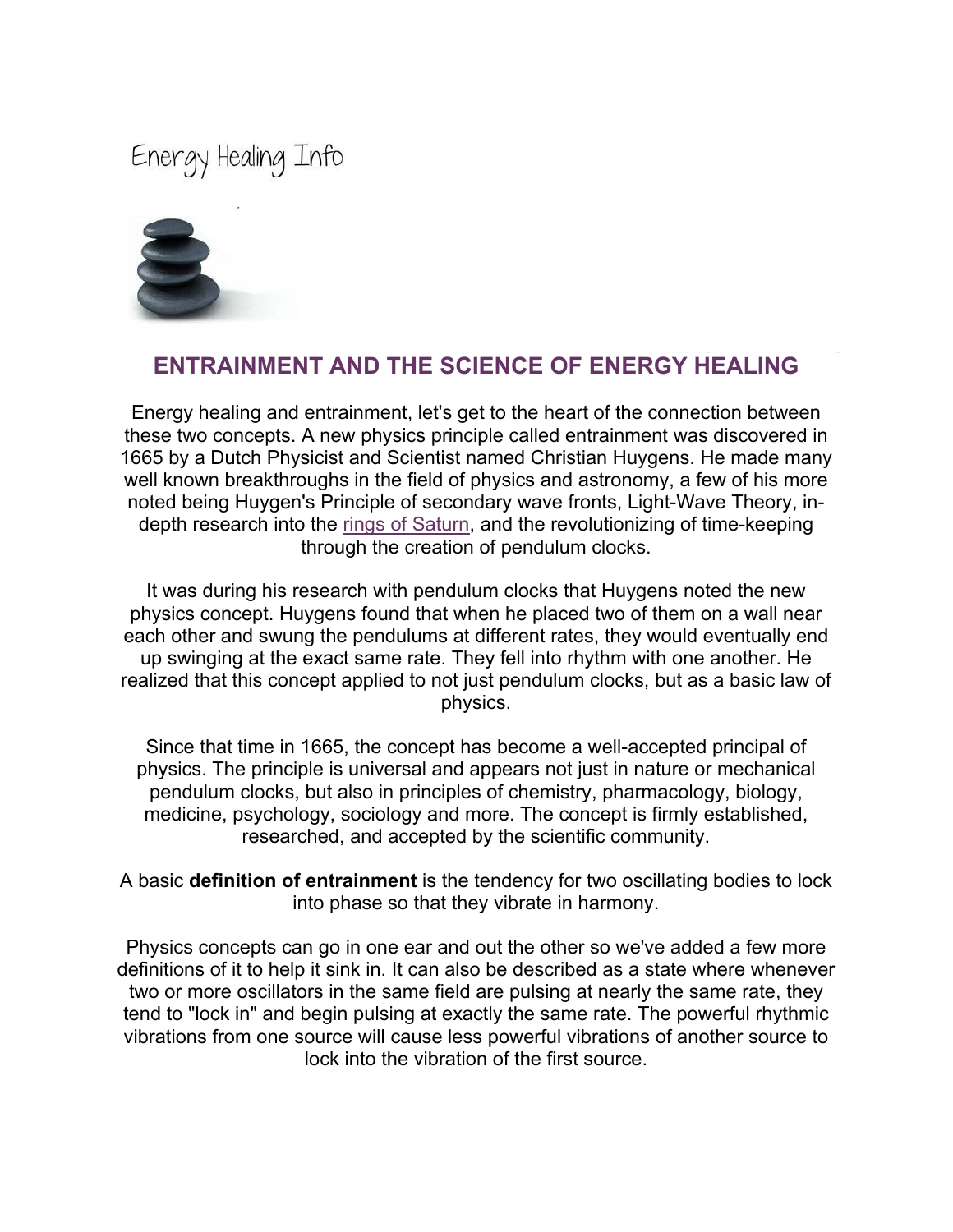An even simpler definition is that it's a synchronization of two or more rhythmic cycles. The theory behind entrainment is that the less diversity there is in a system the more energy it will conduct. In plain English it's easier and takes less energy for systems to work in cooperation than in opposition.

We always find it easier to grasp new concepts by examples, so we've included a handful here. Some examples found in nature and physics are as simple as a beautiful fall oak leaf and a weathered stick.

An oak leaf flitting through the air on a breezy fall day doesn't move faster or slower than the wind pushing it along. It flies at the same speed as the wind gusts. This is a basic example of entrainment in nature. It would be harder for the leaf to move faster or slower than the wind so it "entrains" to the speed of the wind and let's the wind push it along. The leaf is the weaker system and the wind is the stronger system that it entrains to. It is a natural process that happens automatically.

A second example found in nature is that of a stick floating down a river. The stick floats along with the river's current. It doesn't hurry up and float faster or hold back and try to float slower. It naturally floats at the same speed as the river's current. It would take more energy for the stick to float faster or slower than the current.

Entrainment happens all around us, all the time. It's like Newton's Law of Gravity. It just is. It occures biologically, such as when women who spend a lot of time together find their moon cycles synchronizing. It occurs sociologically such as when people in the same cliques or communities or social groups dress and think similarly. It happens mechanically, like all of the grandfather clock pendulums in a clock shop swinging together in unison after a few days, even if they started off unsynchronized.

It can be found on emotional levels too, such as what happens when you walk into a room full of people who are laughing and light-hearted and your mood magically lifts to match theirs. Even our brain waves follow this physics principle. It happens when people are subjected to certain stimulus and their brain frequencies shift to calmer states.

You might be asking yourself right now. What does that have to do with energy healing? It has a lot to do with it.

Let's start with the broad concept of energy healing and discuss it from a metaphysical point of view. A common method of doing energy healing is for the practitioner to place their hands on a client. The practitioner opens their crown chakra and allows themselves to be a channel for pure, white light, universal energy. That energy then flows through the practitioner's body/aura/cells down their arms, and out through their hands where it flows into the client's body/aura/cells.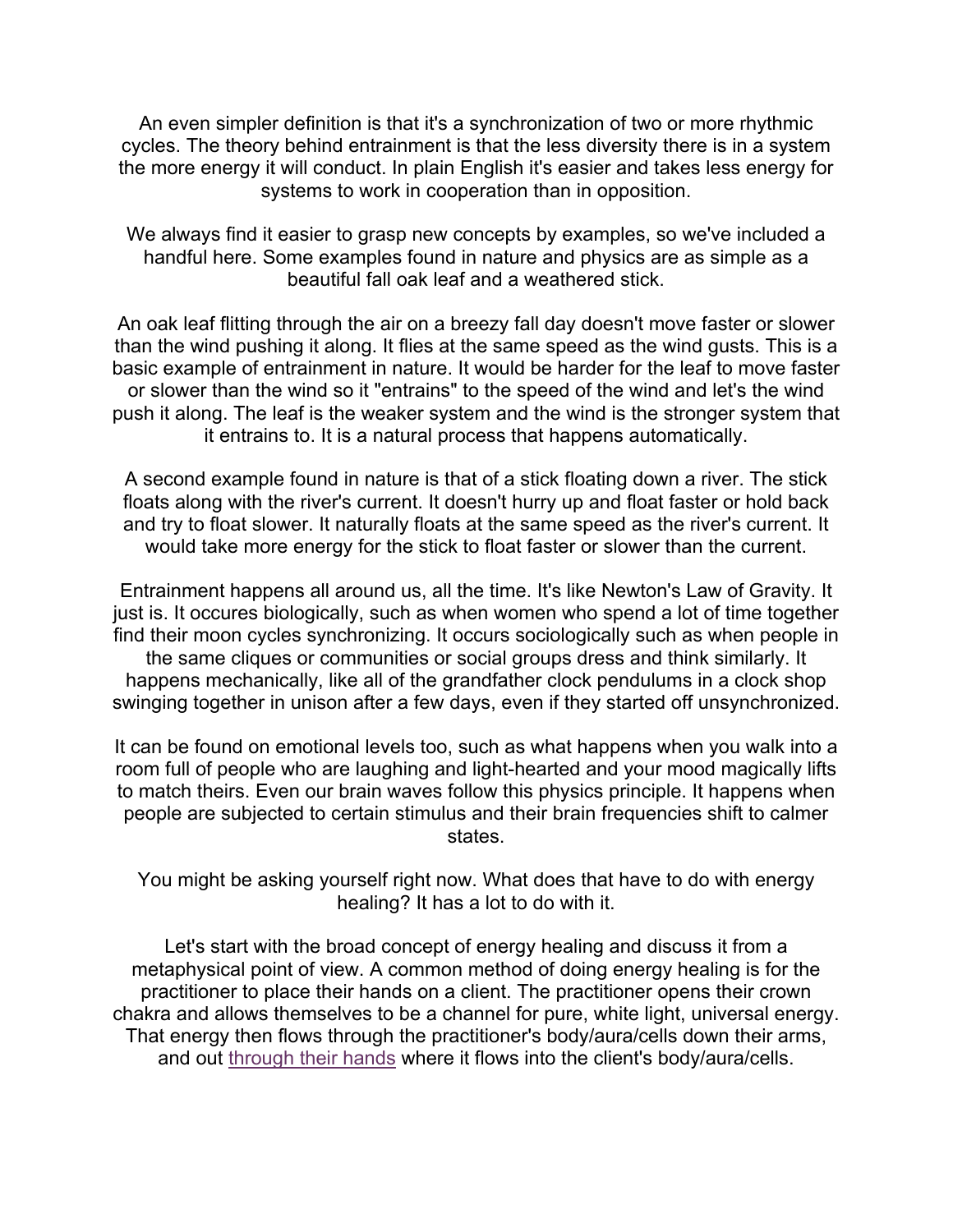Depending on the client's receptivity and willingness to release blocked energy, the pure universal energy will replace/heal/remove their blocked energy. This is an oversimplification of the concept, but it is an accurate description. Anyone who has practiced channeling Reiki healing energy, Qi Gong, Kundalini meditations, or a myriad of other ancient methods of moving body energy know that this concept is not just fiction. It can be felt.

All right. So we've covered the scientific law of physics called *entrainment*, and then we wandered off into the metaphysical theories of energy healing work. How do the two meet? Here's how....

Entrainment, although we didn't learn much about it in our high school science labs, is a well documented and completely accepted law of physics that affects our natural world. It has been scientifically validated in a vast number of different scientific categories of study. There is chemistry, pharmacology, biology, medicine, psychology, sociology, just to name a few. People, being a part of the natural world, are affected by this physics concept biologically, psychologically, sociologically, and spiritually.

Here are a few more examples of how it affects us. A heart transplant patient receives a new heart. That heart is foreign to their body. The heart must entrain to it's new body or the transplant will fail. That's a biological and medical case of entrainment.

A psychological case of entrainment is a patient who is given a guided imagery meditation program by their psychologist to help them have a calmer, happier mind state. When the patient does the program on a daily basis they are entraining themselves to the calmer happier mind state that the guided imagery tape provides.

All right. Now we have two very clear examples of entrainment working on people on the physical/biological level and the mental/psychological level. Here we're going to take a little hop and apply the principal to energy healing on the physical and mental level.

## **A CASE STUDY OF ENTRAINING TO HIGHER VIBRATIONS**

We have a hypothetical client and healer. A client named Frank comes to an energy healing practitioner named Sarah. Frank has a list of things he wants to work on. He's seeking relief from anxiety and stress, he has a nagging digestion issue that won't go away, and he's feeling spiritually disconnected from other people in his life.

Frank's life is all right, but he feels stressed out, irritated, low in energy, and generally average. Life has lost some spark.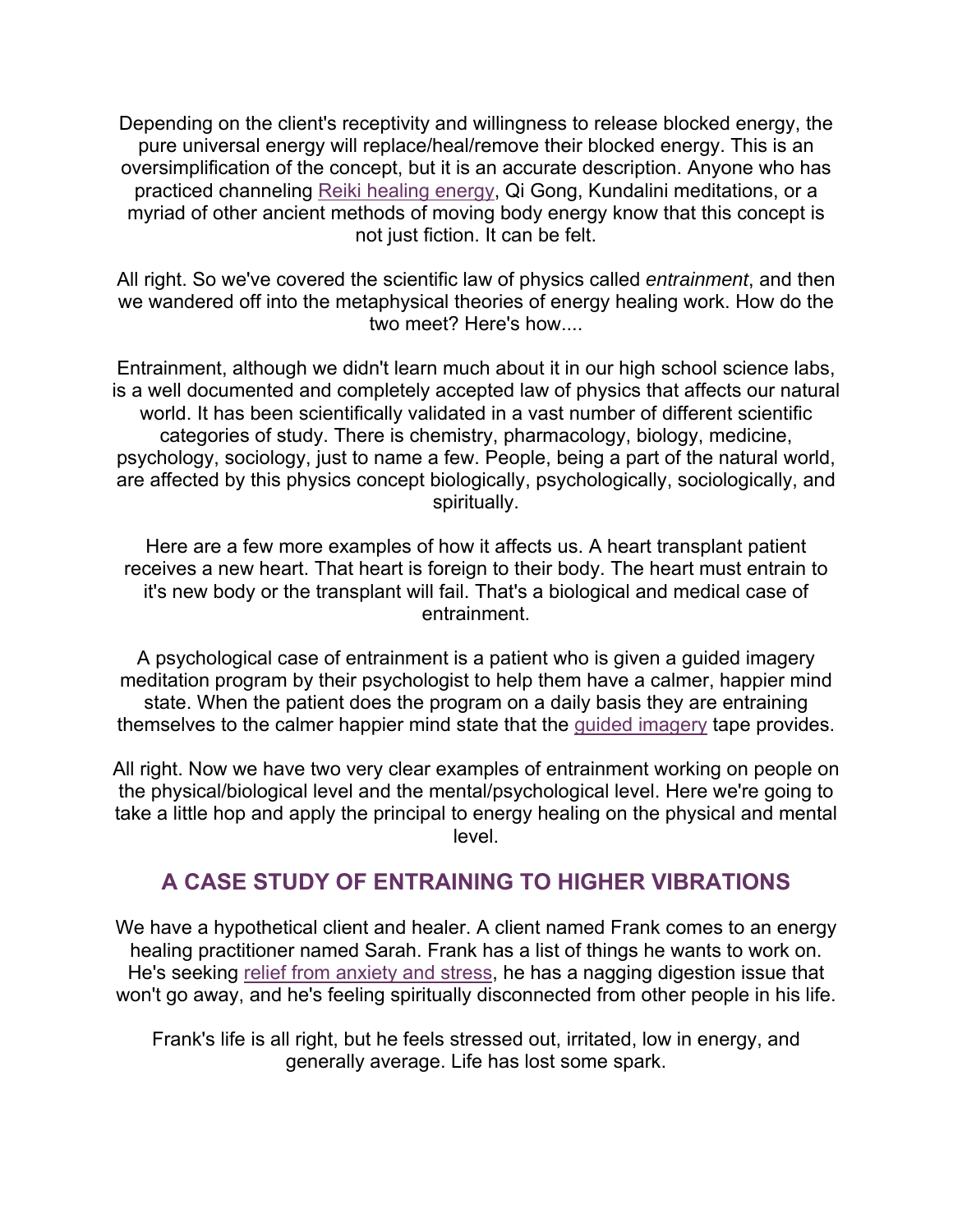Sarah on the other hand has a daily meditation practice, exercises and eats appropriately, and feels a beautiful connection with the people in her life and the divine order of the universe. She regularly connects with friends and has meaningful relationships. In short. Sarah is a balanced, happy, healthy person. She is also a gifted energy worker with years of practice in her field.

When Frank and Sarah come together they are the two oscillating bodies discussed in the definition of entrainment. Oscillating means vibrating. It is scientifically proven that every cell in our body, every atom in the universe is in a state of vibration. It is a well-established concept in quantum physics. We and everything on the planet vibrate/oscillate.

So, the tendency for two oscillating bodies is to lock into phase so that they vibrate in harmony. The weaker of the two oscillating bodies will have a tendency to adjust to the stronger one's vibration.

Back to Frank and Sarah. Frank is the weaker of the two oscillating bodies. Sarah is the stronger. When Sarah does energy work on Frank for a full hour she does several things. She plays soothing new age music, she surrounds him with crystals, and she channels Reiki energy through herself and into him.

Sarah feels strong, calm, and divinely balanced while she performs the energy work. She feels the connection to universal life force energy as she works on Frank. It strengthens her even as she works on him. As she works she enters a meditative state and her brain wave frequencies slip into an alpha state.

Frank meanwhile is feeling more relaxed. Now that he's been on the healing table for twenty minutes he feels his breathing slow down and his mind relaxing. The tightness in his stomach that he usually feels starts to release. Frank takes his first deep breath in a long time. By the end of the session Frank is feeling tranquil and calm. All of his stress has melted away for the moment.

He feels oddly happy and laughs a lot as he says good-bye to Sarah. He smiles as he walks out the door. He's already got big plans. Hell s going to stop and pick up some flowers for his wife on the way home, and then suggest a nice walk in the park after dinner. He feels better than he has in weeks. He's not sure what magic Sarah does. He only knows it works.

Let's examine the role entrainment played in this situation. On a psychological level (mental and emotional states), Frank felt better. Much better. Was it just the soothing music or an hour laid out on a massage table? Or maybe it was the relaxing way Sarah laid her hands down on Frank as she channeled energy through him? Was it the amethyst crystal points around his body?